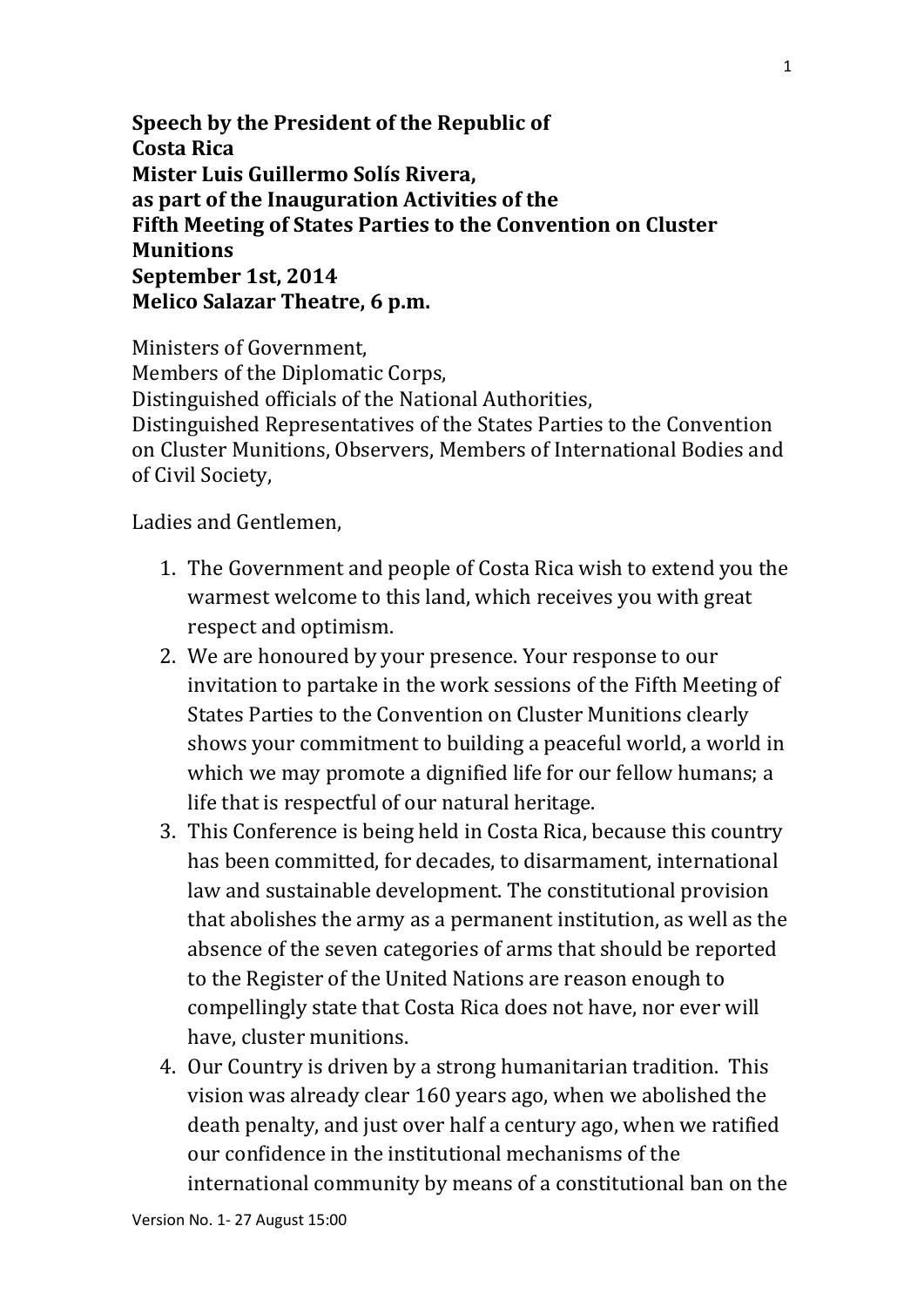Army. Our condition as an unarmed country compels us to actively partake in the development and strengthening of democratic governance worldwide.

- 5. Which is why our international commitment to disarmament is an intrinsic and distinctive feature of our foreign policy. We are party to every existing instrument against weapons of mass destruction and convention against arms with indiscriminate ranges of action that cause unacceptable harm to civilians.
- 6. Costa Rica views disarmament as a means to reduce the humanitarian impact of weapons, including cluster munitions, and not simply as a means to control weapons or the constant development of next generation armaments and munitions.
- 7. Cluster munitions are particularly unacceptable because of their widespread, non-localized range, and because they can lie as duds for decades, unexploded, to suddenly cause mutilations and death. Their indiscriminate effect on people is a threat to our societies as a whole.
- 8. They destroy families, roadways, schools, hospitals and farmlands. In other words, they exacerbate poverty, restrict economic development and result in greater inequality. This is why States that have deployed these munitions on the territories of other States have the unavoidable moral imperative to cooperate internationally in the clean-up process.
- 9. It's ironic to witness the astounding level of technological and scientific development achieved by humanity, yet to see that this very same knowledge is being applied to the manufacture of weapons of warfare. Worse so when these weapons have such a shameful impact on civilians.
- 10. Let us recall the horror of when these munitions were first used, at the dawn of the Second World War, when the Nazi Air Force deployed them over Spain, Guernica in particular. Picasso immortalized the suffering of the people. Regrettably, they were used again throughout the Twentieth Century in other locations like Korea, Indochina, former Yugoslavia, and again during our century, in Lebanon, Syria, Georgia and Sudan and Ukraine, which is definitely reason for concern.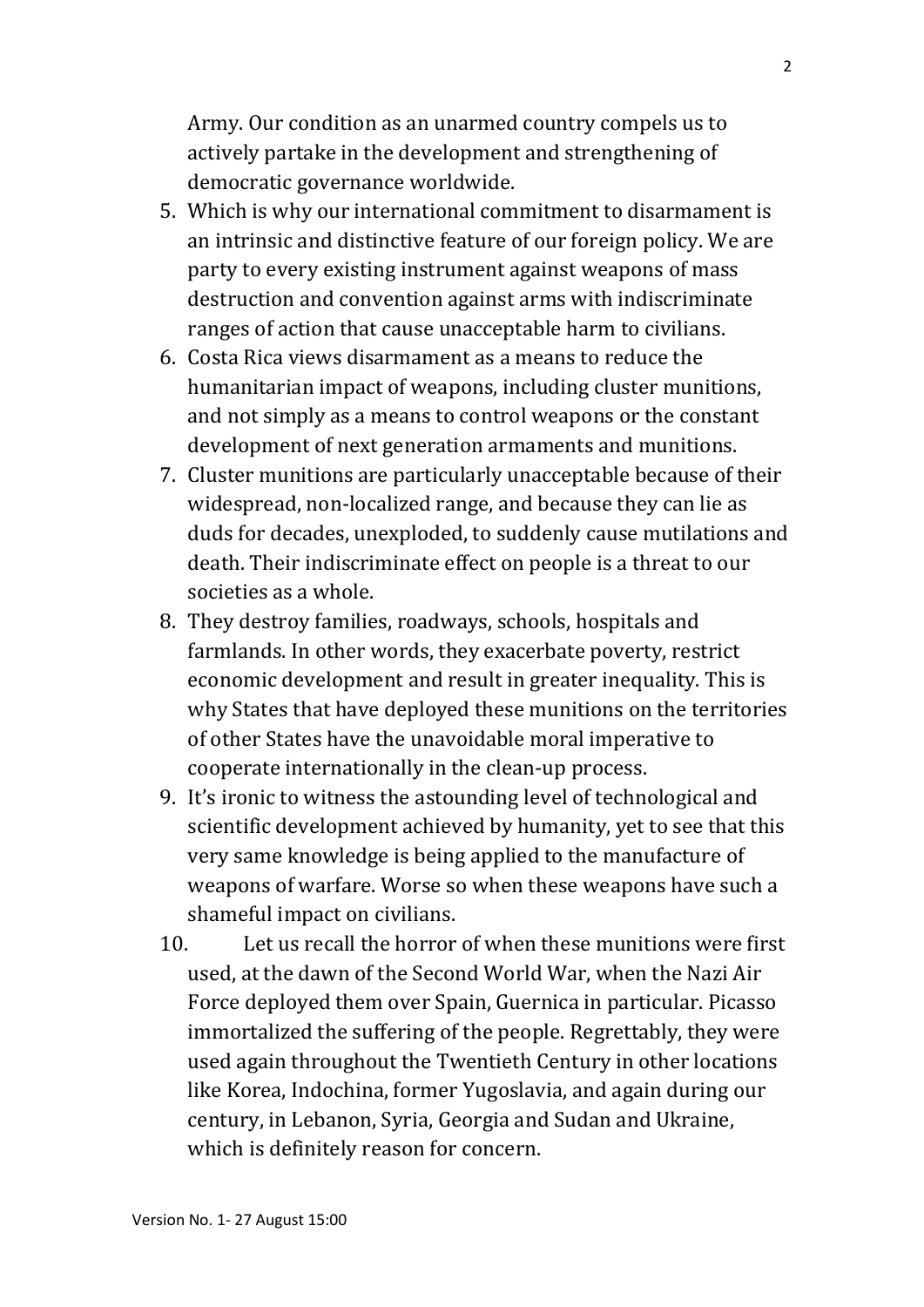11. Presently, instead of being destroyed, these weapons are still in use, and every year resources are wasted on their manufacture, which is a source of worry for my country. For years now we have expressed our concern for the staggering number of civilian victims who suffer during internal and even international conflicts, not only as a result of collateral damage, but also by being the direct target of warfare.

12. We cannot silently witness this flagrant violation of international humanitarian Law. Let us raise our voices, loud and clear, to firmly condemn the use of cluster munitions wherever they still exist.

- 13. I also invite you to complement protest with action, so that we may start making progress without further ado.
- 14. Throughout the years, the international community has developed a robust structure for disarmament within and outside of the United Nations. Costa Rica has contributed to its strengthening, and is a firm believer in multilateral diplomacy and in the need for achieving agreements which, considering the different perspectives of all member States, allow gradual progress on international arms control regimes of all types. I would especially like to acknowledge the efforts made by former President Oscar Arias Sánchez in this regard. During his administration, Costa Rica - with the widest international support-led the approval of the Arms Trade Treaty (ATT). This decision, but especially the tenacity with which our Nobel Peace Prize winner promoted its adoption, constitute undeniable proof -that I wish to ratify- of Costa Rica's will to be on the forefront of endeavours for more peaceful and fraternal world.
- 15. However, we must also acknowledge that the current challenges in this field have not been tended to with the swiftness that this situation would require. National security is still used by some as justification for their reluctance in signing disarmament agreements. You have witnessed the regrettable inaction displayed by some of these bodies, which sadly include the permanent members of the United Nations Security Council.
- 16. Fortunately, this has not been an obstacle for other States and the civil society to join hands to work towards the common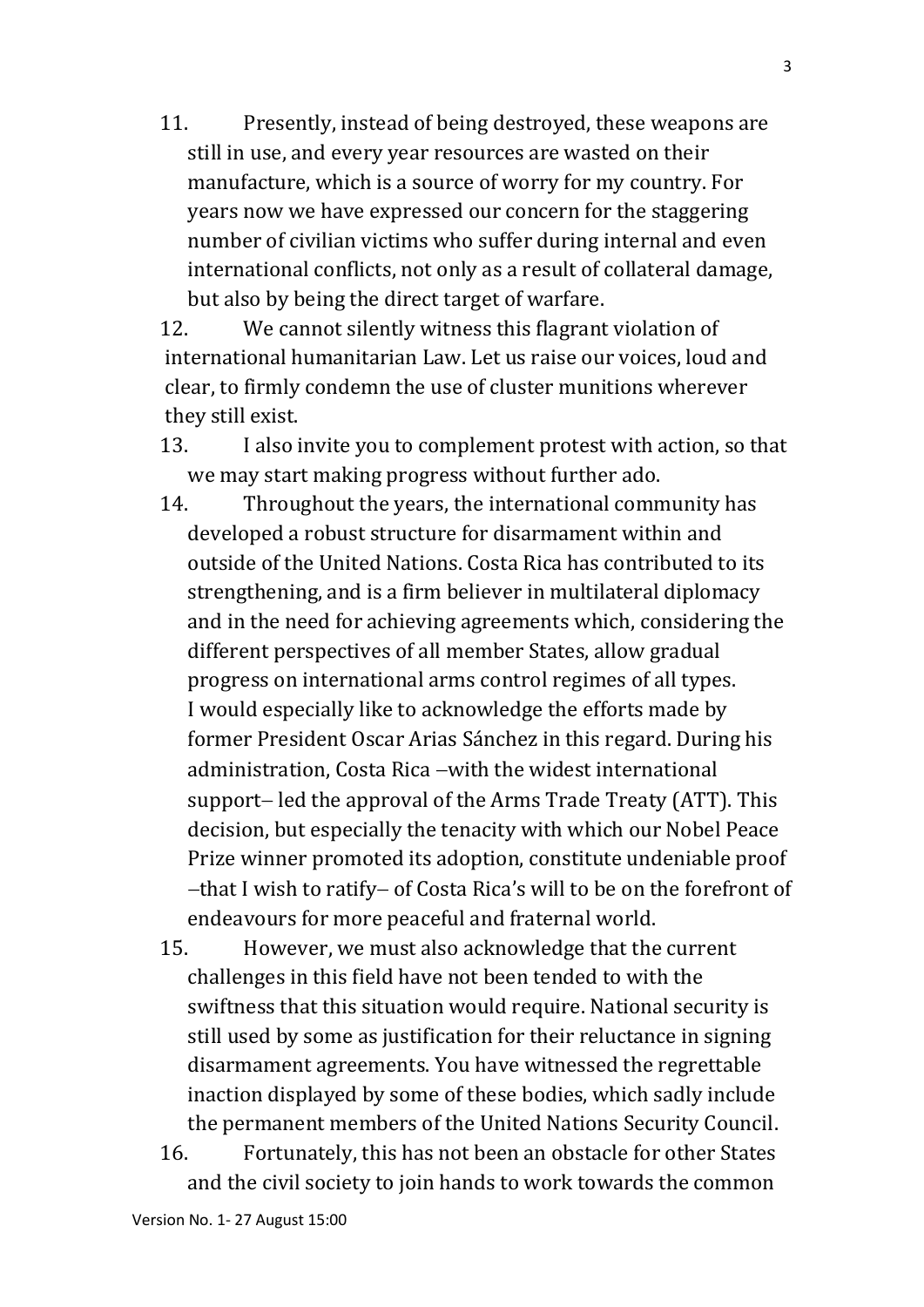goal of developing a legally binding international instrument to ban the use, manufacture, transfer and storage of cluster munitions.

17. As a legal document, the Convention fulfils the goal of putting the protection of our civilian populations above concerns of national security or defence. In doing so, it strengthens the paradigm of protecting civilians during armed conflicts. It has proven to be an innovative and essential support for the development and strengthening of the global multilateral disarmament regime of our twenty-first century.

- 18. Likewise, this Convention is pioneer in acknowledging the rights of victims, complementing the Convention on the Rights of Persons with Disabilities and acknowledging the unique status of women and children who are victims of cluster munitions.
- 19. As a result of our joint efforts, just seven years after having started this process in Oslo, and six years after having implemented the Convention in Dublin, over 110 countries have decided to take action to ban the use of these explosive devices. Undoubtedly, the whole world aspires to ban these munitions, and with this meeting in Costa Rica, the Convention has now reached out to all regions of this planet.

Esteemed participants,

20. For Costa Rica, the host of this Fifth Meeting of States Parties to the Convention on Cluster Munitions, it is a great pleasure to welcome such numerous States, international organizations and representatives from our civil society.

21. Some of these States are participating to a meeting of the Convention for the very first time, mainly as observers. We interpret this gesture as them taking an interest in our work, which is why I wish to extend to them an invitation, so that in the near future they may join us, and become part of this great family, so that they may contribute in making this Convention universal. This is how, in line with the millennium development goals, we will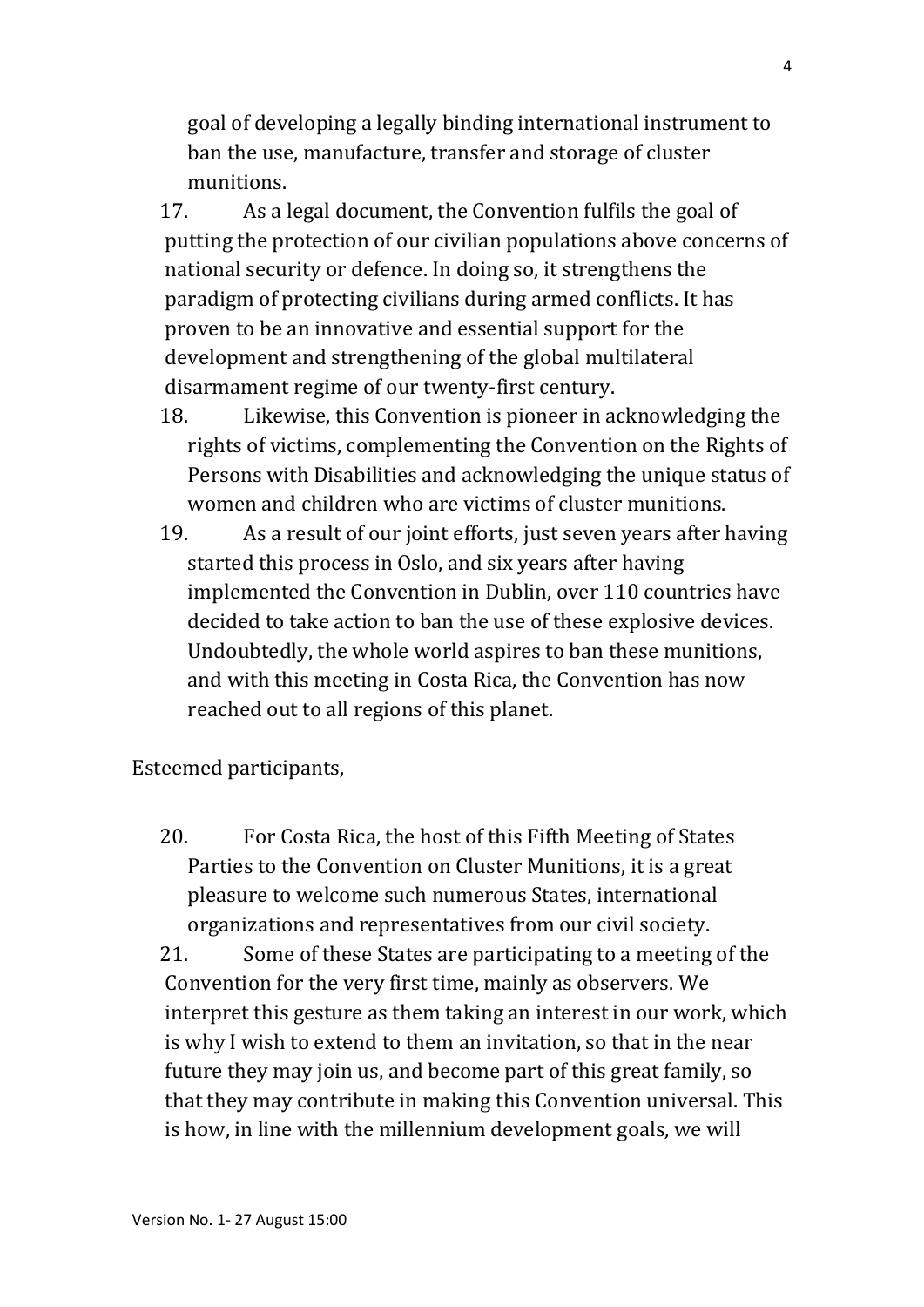manage to completely eliminate these weapons and their scourge upon civilian populations and their development.

22. As far as Costa Rica is concerned, we have devoted considerable effort to having other countries in Latin America who are not yet members sign the Convention. We hope for Central America to soon become the first sub-region free of cluster munitions.

23. Our region has had successful experiences on the subject of disarmament. The Treaty of Tlatelolco was one of the major historic landmarks among disarmament efforts. Today, Latin America and the Caribbean are an area free of nuclear weapons.

24. We hope that soon we will also be able to claim that our region is free of cluster munitions.

25. We also wish for this *not to be* just one more meeting of States Parties. We are absolutely convinced of the great need that we all have to truly ban the use and manufacture of cluster munitions. Which is why we have the clear imperative to universalize this convention in order to achieve an absolute ban on these weapons.

26. To this end, we must strengthen the role of the institutions of this convention. We seek to have a secretariat that may promote the effective implementation of our instrument, through a spirit of cooperation and dialogue, which, in a world of sovereign States, is the only tool for real progress.

Ladies and Gentlemen,

27. Of all major human tragedies, war is of particular concern, though all forms of violence have overall effects that destroy the economic and social fabric of nations. It is also heart-wrenching to see the specific effects on people and populations, whose wellbeing should always be above geopolitical calculations.

It is these people, and often the innocents that are trapped between trenches and interests, who suffer most and whose wellbeing and safe-keeping should ultimately be the greatest motivation to achieve agreements to promote disarmament.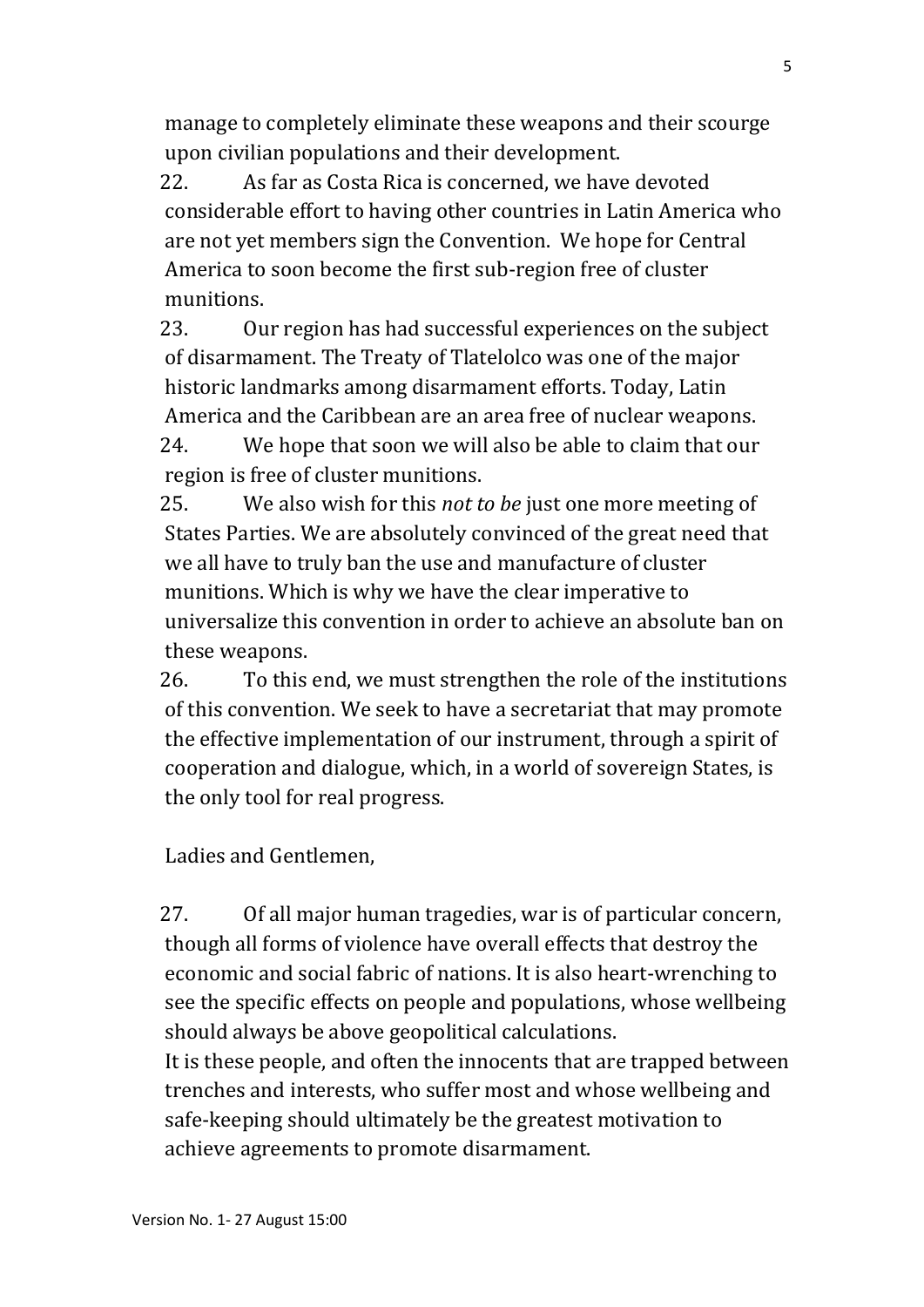It is in this context that I am reminded of the dramatic verses of Costa Rican poet Julieta Dobles, when she said:

*The tears of a single child awaken within me the tears of all children in this world. The tears of the child beaten by the hand that should save him. Of the young child orphaned by the war who seeks refuge in the blood-stained clothes of his motionless mother, calling at her, calling at me.*

I believe, along with her, that such cries are the ones that should inspire us in this conference, as there is no greater aim in any international meeting than one which springs from the depths of the human soul to redeem and deliver the same humanity which brings us together.

- 28. Let's lend our hand so that no more children, whether their names be Mahmud or Fatima, Ivan or Natasha, Marcos or Rosa, Akela, Giang-Long… so than no more children will shed tears as a result of these weapons.
- 29. My administration will take the compelling message, which I hope results from the deliberations in this conference: The world must say NO to cluster bombs. The world must say NO to violence, war and the unbridled race for more arms. The world must say YES to International Law and YES to development with justice for all.
- 30. This meeting is our opportunity to send out a strong political message to the International Community. Let us come together under the highest ideals of the Charter of the United Nations in favour of a world without war, a world envisioned by poets and saints throughout history. We can bring this about with the decisive, courageous and committed actions of the Earth's leaders.